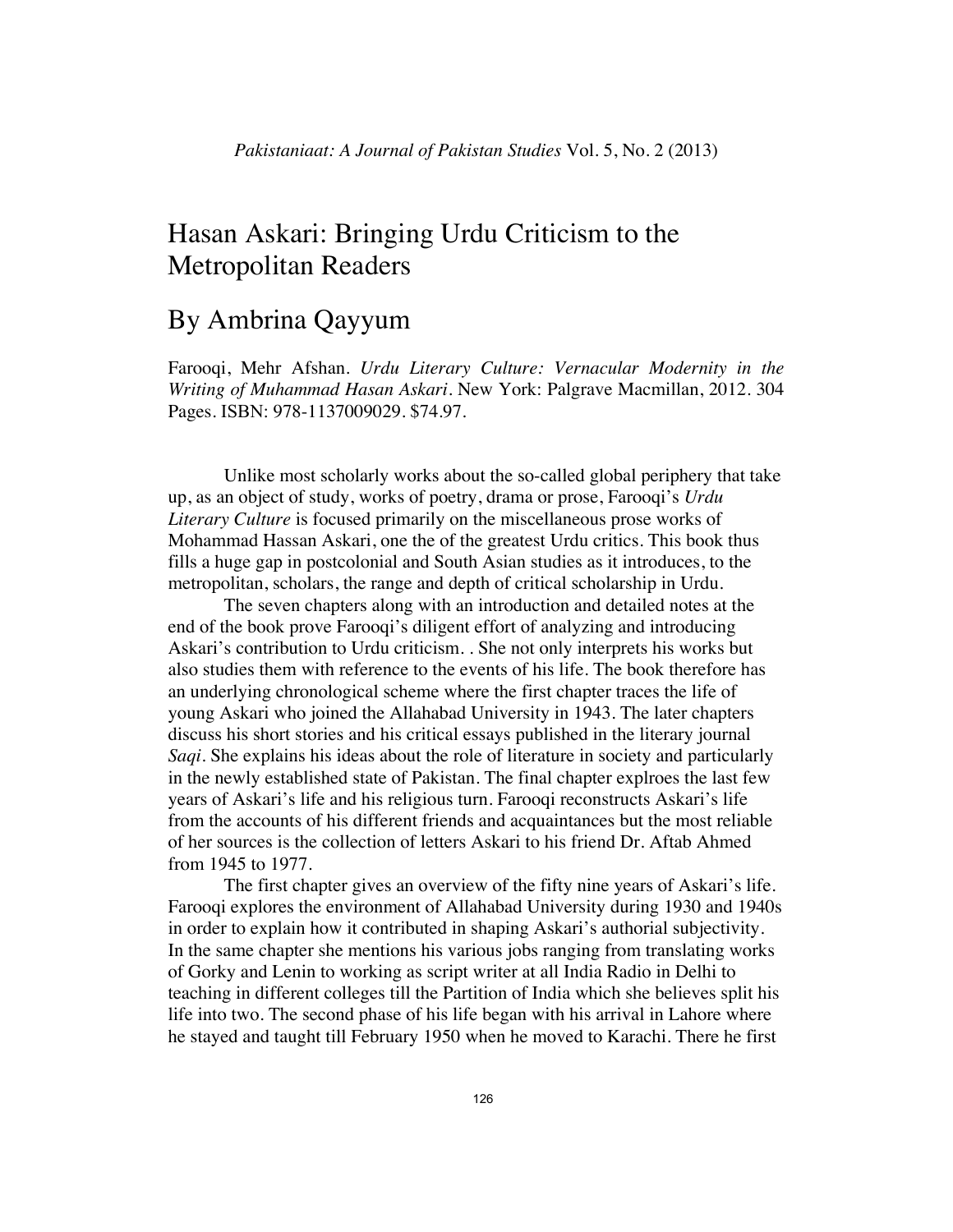pursued a short career in journalism and then taught at Islamia College until his death in 1978. In the same chapter Farooqi introduces her readers to an interesting aspect of Askari's life and that is his relationship with his teacher at Allahabad University and a well-known Urdu poet Firaq Gorakhpuri. She discusses their personal and literary relations in detail in her second chapter.

 In the second chapter, Farooqi dicusses different articles written by Askari about Firaq's critical essays and poetry including *Firaq Sahib ki Tanqid*, *Firaq Sahib ki do Nazmein* and *Kuch firaq Sahib ke Barey Mein*. However a major part of the second chapter consists of information about Firaq's reputation at Allahabad University as a homosexual Farooqi's own interpretation of Firaq's poetry and his concept of love, lover and beloved. She refers to different critics including Shams-ur-Rehman Farooqi, Muzaffar Ali Sayyed and Abul Kalam Qasimi who did not consider Firaq a poet worth the praise showered by Askari on him. Despite these digressions, Farooqi proves that Firaq was a major formative influence on Askari's literary career. She points out that Firaq led Askari to identify and appreciate the Urdu literary tradition that existed prior to the influence of the British colonialism and therefore contributed to his development as a literary critic. Askari's critical views are discussed in the third chapter along with his fictional works.

 Askari's eleven short stories were published in two collections of his works namely *Jazeray* (1943) and *Zikar-e-Anvar* (1947). Farooqi claims that Askari's short stories, often written in the stream of consciousness style, "tread the slippery terrain of sexuality in ways that complicate reading." His contemporaries like Ismat Chughati were writing on similar topics. However, unlike Chughati, Askari failed to maintain his popularity as a fiction writer. Farooqi attributes his failure as a fiction writer to his elevated prose and allusive style of writing.. She compares Chughati's famous short story *Lihaf* about lesbian love with Askari's short story *Phislan,* which is also about the topic of homosexuality. The former, she believes, contains the "social realism" whereas the latter confirms Askari's "anti-realist" approach, which he developed under the influence of French symbolists.

 While discussing Askari's critical views, Farooqi asserts that he was impressed by the symbolist movement because of the mystical element in it. He thus developed a literary theory which required literature to be "a mirror of human condition, unfolded through its particular cultural sensibility using language in its most heightened, creative way, imbuing words with new affects and abstractions.".He applied this theory to the works of the nineteenth century literary artists including Saiyyed Ahmed Khan, Altaf Hussain Hali and Mohammad Hussain Azad and concluded that they failed to produce significant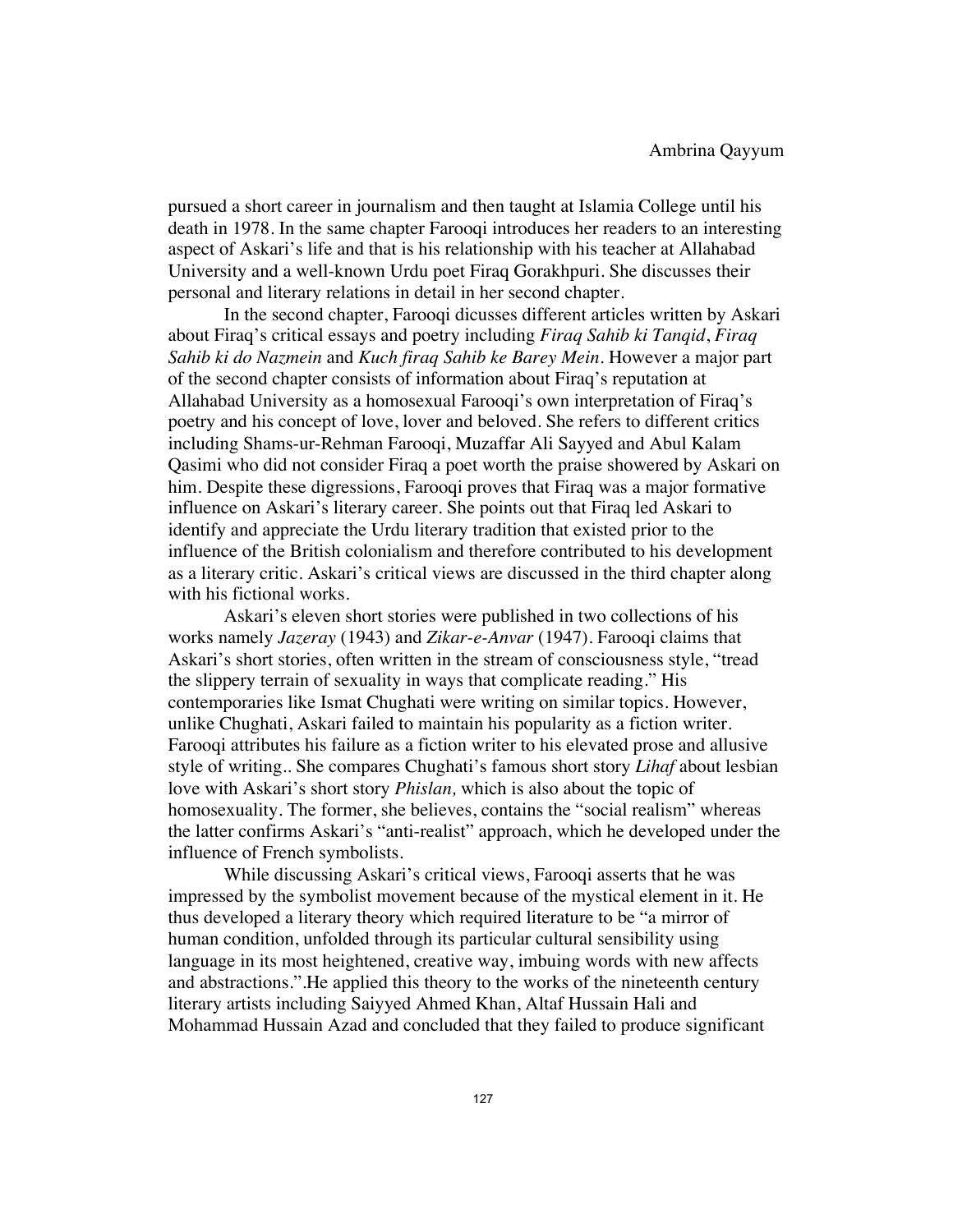literary works since they severed their connection with the Urdu literary tradition of the past and produced "weak replicas of English-literary genres in Urdu."

 Farooqi particularly mentions two essays of Askari the "Fear of Metaphor" and one about an almost forgotten Urdu poet Mohsin Kakorvi. In the former essay Askari criticized Hali for developing a distaste for metaphor and thus lowering the standard of Urdu literary works. In the latter Askari compared the poetry of Hali and Kakorvi. He commended Kakorvi's work for his sincerity and above all his indigenous style of expression. Farooqi refers to these essays in different chapters and employs them to prove that Askari strongly disapproved the ideas of Hali and his contemporary scholars and considered them responsible for rupturing the tradition of Urdu literature. She admires Askari's views for his identification and questioning of the issues produced by the "cultural dilemma of a postcolonial society." She sees him as one of the fore-runners of the postcolonial theory. His awareness about the cultural problems created due to the colonial rule later led him to demand a pure Pakistani literature. He repeatedly made this demand in his column "Jhalkiyan". Farooqi presents a thorough analysis of Askari's most popular essays published in *Saqi*.

 The longest chapter of the book is entitled "Jhalkiyan" and Farooqi divides it into two parts. The first part contains a discussion of the essays published from 1944 to1947 while the second deals with essays written from 1948 to 1957. The essays he wrote during the pre-Partition phase exhibit his knowledge of western as well as Urdu literature. His essay "*Hindustani Adab ki Parakh*" published in 1946 is about the need to set parameters for assessing Indian literature especially after it has been affected by Western literature. It proves his postcolonial sensibility in spite of the fact that he was then a twenty-seven year old young man. In addition to literary topics he wrote about contemporary politics as well. His essay "Pakistan" is particularly mentioned and analyzed by Farooqi and she declares it the "romantic" view of "a precocious, idealistic youth."

 Askari's post-Partition essays mostly deal with the role of literature and literary artists in the newly formed state. His initial excitement about the new nation began to diminish soon and was reflected in his essays. Farooqi refers to essays like "*Pakistani Hakumat aur Adib*" which reflected his disappointment with the government's approach to writers and their role in society. She, however severely criticizes the essay "*Taqsim-e-Hind ke Ba'd*" where he asserted that only Urdu can serve the purpose of representing the Indian Muslims. Farooqi rightfully challenges this narrow approach and criticizes Askari's negligence of the large communities of Bengali and Tamil-speaking Muslims and their contribution to the Muslim culture in South Asia. But his writings in 1950s indicate his realization about the need to create and strengthen Urdu literature's relation with the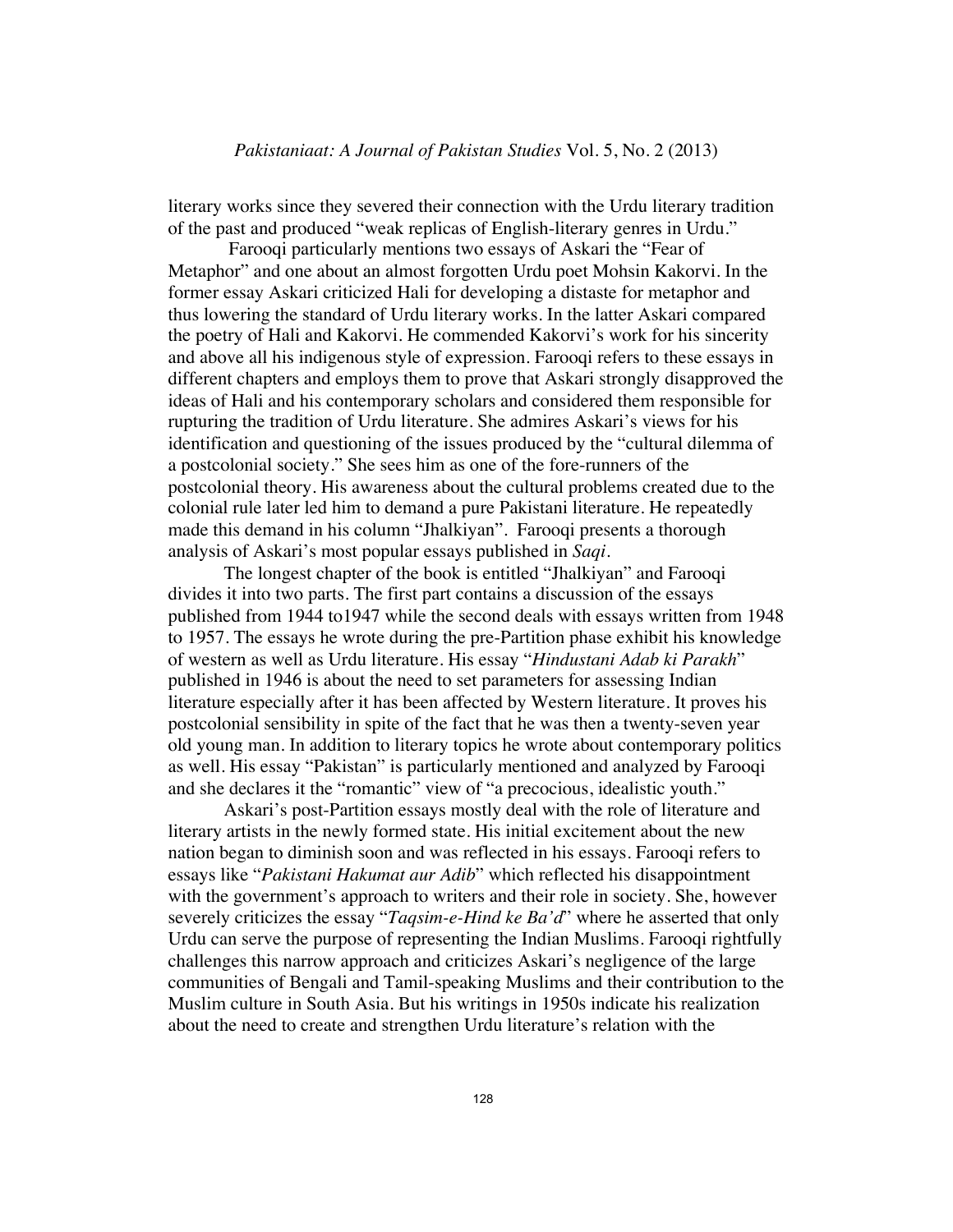indigenous languages and their literatures. The fourth chapter of the book expounds on this phase of Askari's life and his works.

 The essays he wrote during 1948 to 1955 were published under the title "*Sitara ya Badaban.*" According to Farooqi this series of essays reflects the influence of various western critics and philosophers including T. S. Eliot, Ezra Pound, Mallarme and Martin Heidegger. Moreover, these essays were written with the fervor "to create Pakistani literature in Urdu as a model for the nation's cultural identity." He criticized Urdu literature's different deficiencies such as a lack of "analytic prose" and the excessive use of short sentences. Farooqi admires these ideas presented by Askari but at the same time points out that his "critique of Urdu prose lacks a historical perspective." Another objection against Askari's view of Muslim culture is his failure to incorporate local cultures of various regions of Pakistan into it. She discusses this drawback in her sixth chapter "Indo-Muslim Cultural Consciousness."

 Farooqi mentions Askari's problems in adjusting in Lahore after the Partition and his realization that the culture of the immigrants in Pakistan differed from the local cultures. However, a major portion of this chapter consists of discussion about Askari's views about the significance of tradition. She refers to his essay "What is Tradition?" in which he criticized the western scholars for making tradition subordinate to culture. He believed that every society had one basic tradition, which manifested itself in cultural, religious or literary forms. He identified this basic tradition in Islam as "*Deen.*" These interpretations of Askari's philosophical thoughts are really very valuable for the students of Urdu criticism because reading Askari's philosophical essays, without such explanations, usually confuse the readers as they fail to comprehend the crux of his ideas. Even Farooqi admits that Askari's "explanations and clarifications" appear "almost in a throw away fashion."

 The rest of the chapter discusses Askari's views about two contemporary Indian Muslim scholars Dr. Mohammad Iqbal and Maulana Ashraf Ali Thanavi. The writer provides elaborate explanations about the views of both these stalwarts. Since Askari's wrote very little about Dr. Iqbal, Farooqi, therefore, uses Salim Ahmed's work "*Iqbal kay Sh'er*" for referring to Askari's ideas. She believes that since Askari was Salim Ahmed's mentor, therefore, his ideas about Iqbal were a representation of the mentor's views. The reader, however, finds it hard to attribute Ahmed's views to Askari.

 Askari's views about the need to maintain tradition were rooted in Rene Guenon's philosophy based on his rejection of the influences of the Enlightenment. Farooqi discusses this aspect of Askari's views in the final chapter "Resuming the Past". She refers to his severe criticism of Western thought in the last years of his life. She ends the last chapter with her discussion of Askari's